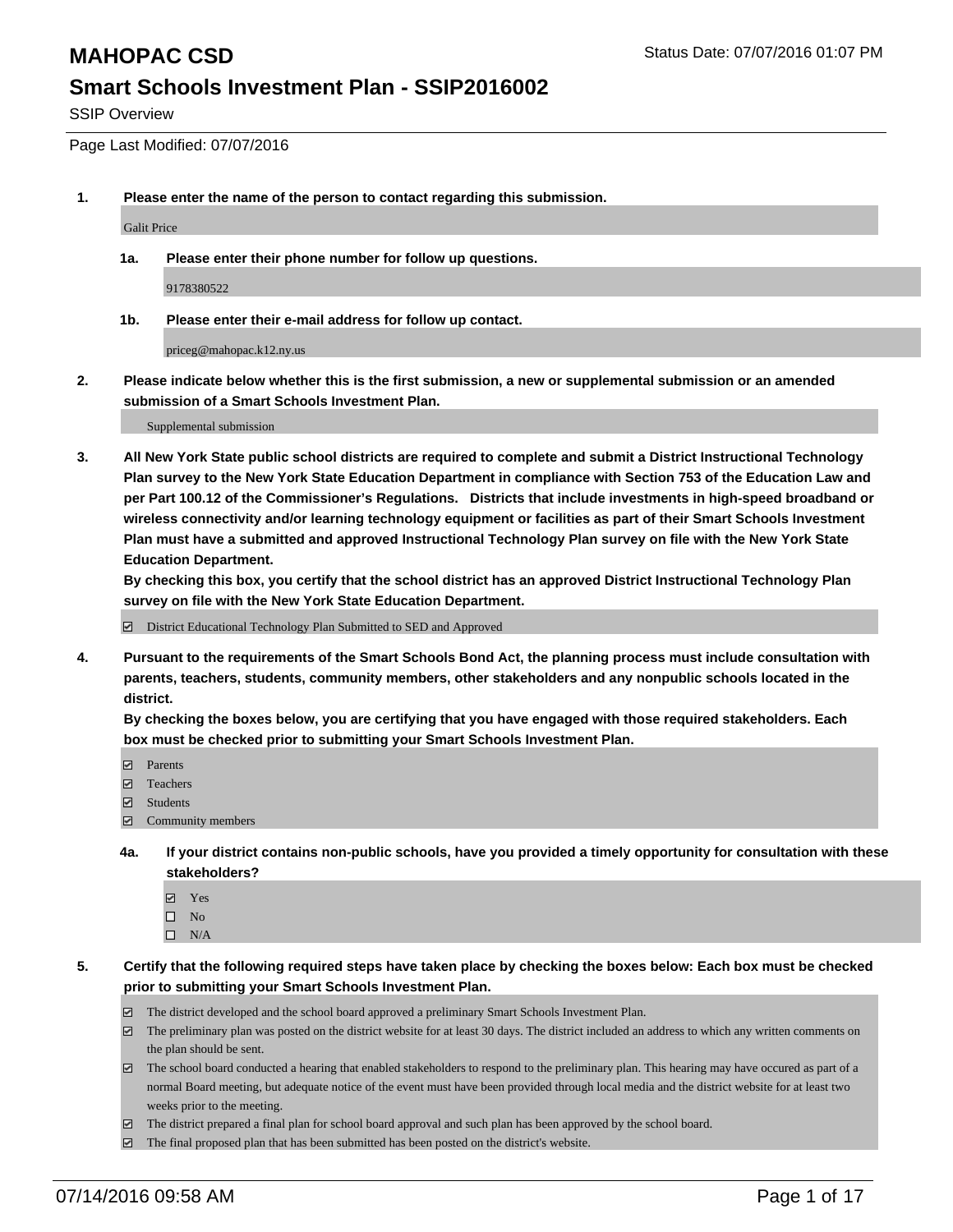SSIP Overview

Page Last Modified: 07/07/2016

**5a. Please upload the proposed Smart Schools Investment Plan (SSIP) that was posted on the district's website. Note that this should be different than your recently submitted Educational Technology Survey. The Final SSIP, as approved by the School Board, should also be posted on the website and remain there during the course of the projects contained therein.**

ssipr2 consent.pdf MahopacCSDSSBInvestmentPlan033116.pdf

**6. Please enter an estimate of the total number of students and staff that will benefit from this Smart Schools Investment Plan based on the cumulative projects submitted to date.**

5,100

**7. An LEA/School District may partner with one or more other LEA/School Districts to form a consortium to pool Smart Schools Bond Act funds for a project that meets all other Smart School Bond Act requirements. Each school district participating in the consortium will need to file an approved Smart Schools Investment Plan for the project and submit a signed Memorandum of Understanding that sets forth the details of the consortium including the roles of each respective district.**

 $\Box$  The district plans to participate in a consortium to partner with other school district(s) to implement a Smart Schools project.

**8. Please enter the name and 6-digit SED Code for each LEA/School District participating in the Consortium.**

| <b>Partner LEA/District</b> | <b>ISED BEDS Code</b> |
|-----------------------------|-----------------------|
| (No Response)               | (No Response)         |

**9. Please upload a signed Memorandum of Understanding with all of the participating Consortium partners.**

(No Response)

#### **10. Your district's Smart Schools Bond Act Allocation is:**

\$3,181,109

**11. Enter the budget sub-allocations by category that you are submitting for approval at this time. If you are not budgeting SSBA funds for a category, please enter 0 (zero.) If the value entered is \$0, you will not be required to complete that survey question.**

|                                       | Sub-<br>Allocations |
|---------------------------------------|---------------------|
| School Connectivity                   | 486,523             |
| Connectivity Projects for Communities | O                   |
| <b>Classroom Technology</b>           | 186,538             |
| Pre-Kindergarten Classrooms           |                     |
| Replace Transportable Classrooms      |                     |
| High-Tech Security Features           | O                   |
| Totals:                               | 673,061.00          |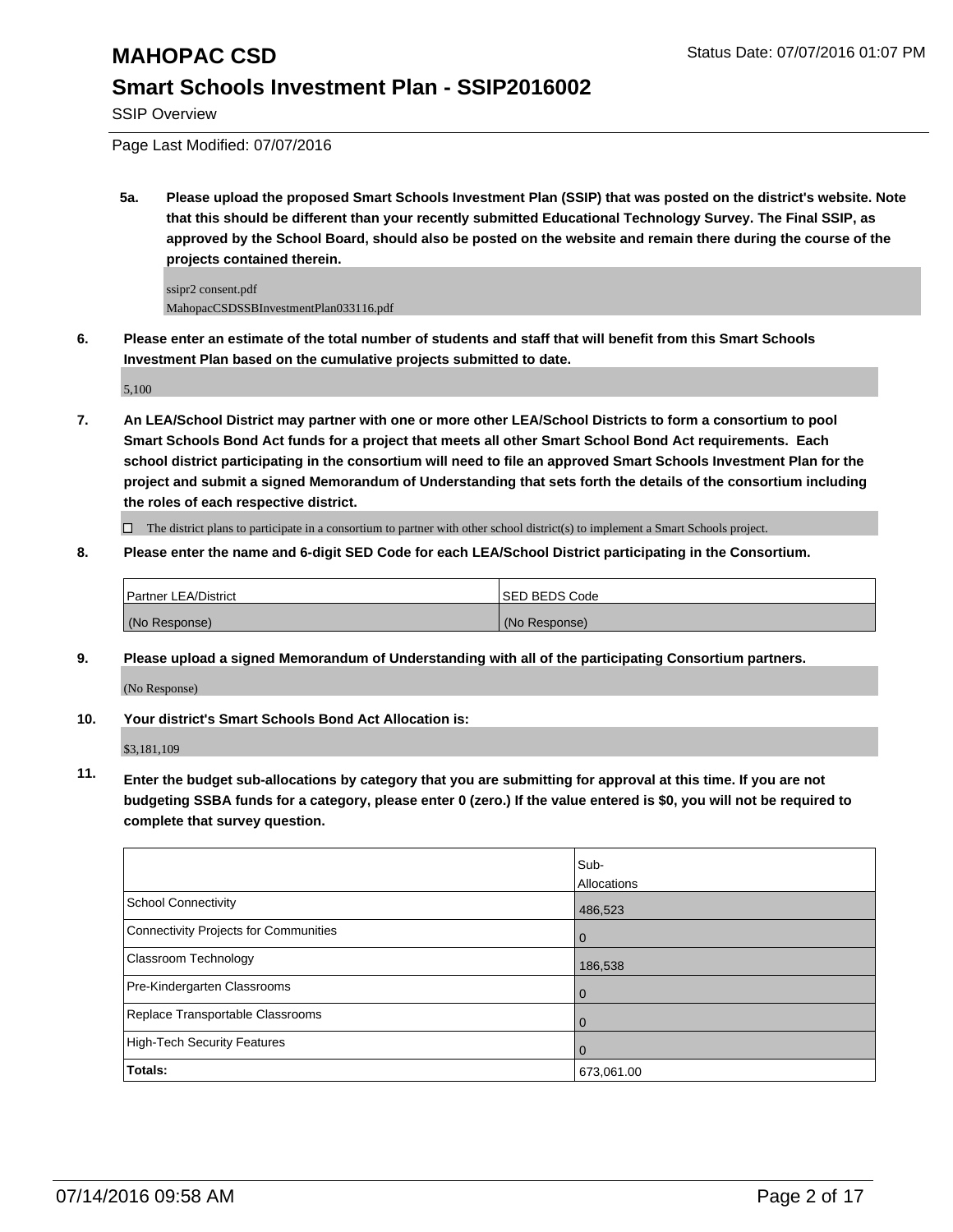School Connectivity

Page Last Modified: 07/01/2016

- **1. In order for students and faculty to receive the maximum benefit from the technology made available under the Smart Schools Bond Act, their school buildings must possess sufficient connectivity infrastructure to ensure that devices can be used during the school day. Smart Schools Investment Plans must demonstrate that:**
	- **sufficient infrastructure that meets the Federal Communications Commission's 100 Mbps per 1,000 students standard currently exists in the buildings where new devices will be deployed, or**
	- **is a planned use of a portion of Smart Schools Bond Act funds, or**
	- **is under development through another funding source.**

**Smart Schools Bond Act funds used for technology infrastructure or classroom technology investments must increase the number of school buildings that meet or exceed the minimum speed standard of 100 Mbps per 1,000 students and staff within 12 months. This standard may be met on either a contracted 24/7 firm service or a "burstable" capability. If the standard is met under the burstable criteria, it must be:**

**1. Specifically codified in a service contract with a provider, and**

**2. Guaranteed to be available to all students and devices as needed, particularly during periods of high demand, such as computer-based testing (CBT) periods.**

**Please describe how your district already meets or is planning to meet this standard within 12 months of plan submission.**

**The District plans to purchase approximately 145 Aruba Wireless Access Points, supporting Cisco Switches and peripherals in order to replace/upgrade the Wireless Network in the High School Building. In addition the District plans to increase throughput between the infrastructure closets throughout the District, from 1GB to 10GB port capabilities to support the projected increase of network traffic and end-user devices. The District will replace and extend the network capabilities to areas throughout the District that need this connectivity in order to maximize use of instructional space.**

**The District is signing the contract with the Lower Hudson Regional Information Center to increase current bandwidth from 200 Mbps to 500Mbps internet bandwidth by July 1st, 2016.**

- **1a. If a district believes that it will be impossible to meet this standard within 12 months, it may apply for a waiver of this requirement, as described on the Smart Schools website. The waiver must be filed and approved by SED prior to submitting this survey.**
	- By checking this box, you are certifying that the school district has an approved waiver of this requirement on file with the New York State Education Department.

### **2. Connectivity Speed Calculator (Required)**

|                  | Number of<br>Students | Multiply by<br>100 Kbps | Divide by 1000 Current Speed<br>to Convert to<br>Required<br>Speed in Mb | lin Mb | Expected<br>Speed to be<br>Attained Within Required<br>12 Months | <b>Expected Date</b><br><b>When</b><br>Speed Will be<br><b>Met</b> |
|------------------|-----------------------|-------------------------|--------------------------------------------------------------------------|--------|------------------------------------------------------------------|--------------------------------------------------------------------|
| Calculated Speed | 4.486                 | 448,600                 | 448.6                                                                    | 200    | 500                                                              | July 1, 2016                                                       |

#### **3. Describe how you intend to use Smart Schools Bond Act funds for high-speed broadband and/or wireless connectivity projects in school buildings.**

**The District plans to purchase approximately 145 Aruba Wireless Access Points, supporting Cisco Switches and peripherals in order to replace/upgrade the Wireless Network in the High School Building. In addition the District plans to increase throughput between the infrastructure closets throughout the District, from 1GB to 10GB port capabilities to support the projected increase of network traffic and end-user devices. The District will replace and extend the network capabilities to areas throughout the District that need this connectivity in order to maximize use of instructional space.**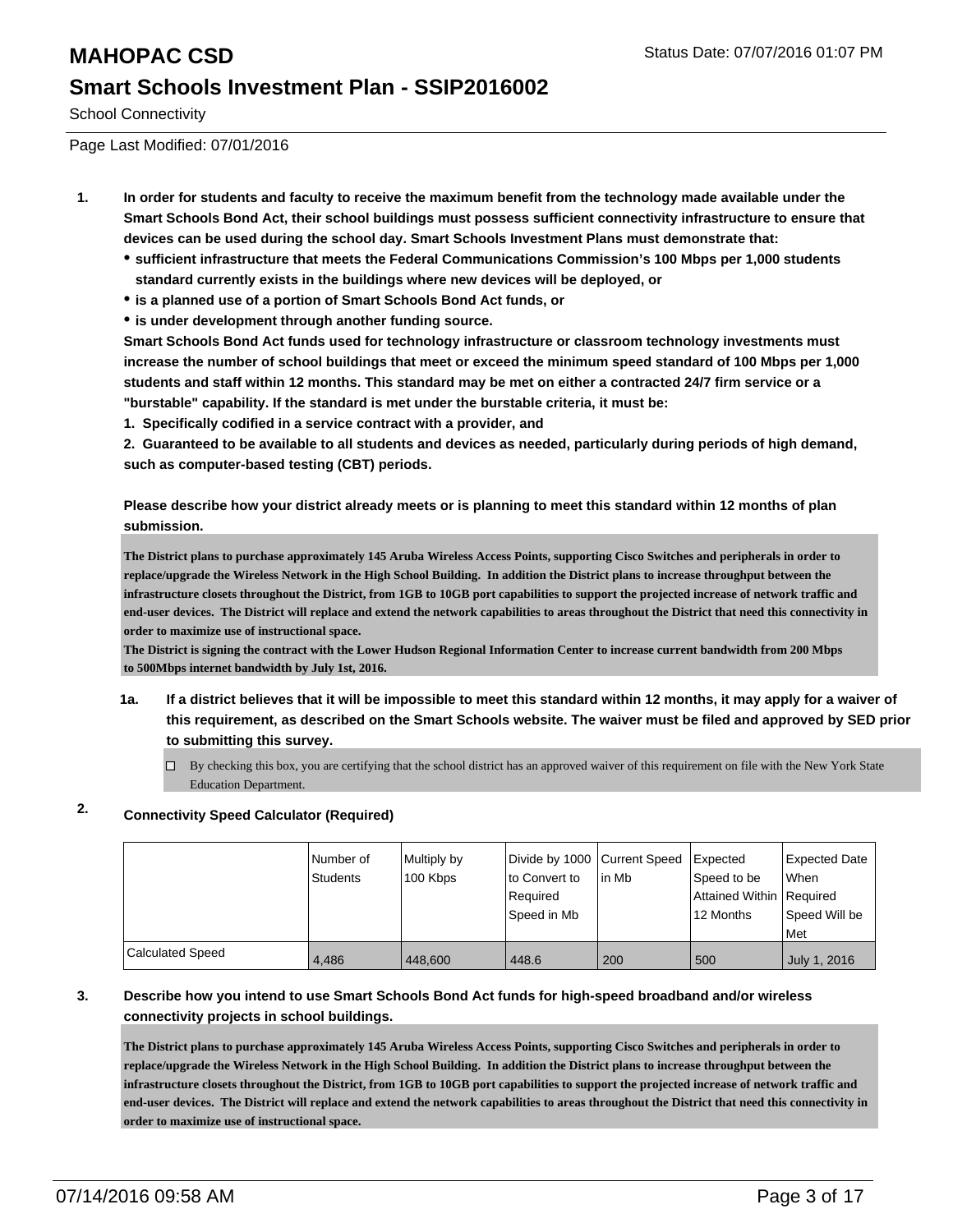# **MAHOPAC CSD** Status Date: 07/07/2016 01:07 PM

### **Smart Schools Investment Plan - SSIP2016002**

School Connectivity

Page Last Modified: 07/01/2016

**4. Describe the linkage between the district's District Instructional Technology Plan and the proposed projects. (There should be a link between your response to this question and your response to Question 1 in Part E. Curriculum and Instruction "What are the district's plans to use digital connectivity and technology to improve teaching and learning?)**

**Our technology plan identifies gaps in infrastructure that need to be addressed in order for the expansion of instructional technology to occur. Some of the IT infrastructure is approaching end-of-life and will need to be upgraded to be able to accommodate the rapid growth of instructional technology needs in the classroom. In conjunction with the infrastructure upgrade the end-user devices will enhance and expand the offering of instructional technology based on the needs of the students for classroom instruction districtwide. The District will replace and extend the network capabilities to areas throughout the District that need this connectivity in order to maximize use of instructional space. Mahopacs Teachers will receive professional development to help them integrate standards into their classroom instructional practice. To build teacher capacity in technology, Mahopac will facilitate Professional Learning Communities for administrators and teachers supported by cloud technologies which rely heavily on the infrastructure to support all the devices and cloud based work.**

**5. If the district wishes to have students and staff access the Internet from wireless devices within the school building, or in close proximity to it, it must first ensure that it has a robust Wi-Fi network in place that has sufficient bandwidth to meet user demand.**

**Please describe how you have quantified this demand and how you plan to meet this demand.**

**The District plans to purchase approximately 145 Aruba Wireless Access Points, supporting Cisco Switches and peripherals in order to replace/upgrade the Wireless Network in the High School Building. All other building already have AC access points for wifi connectivity. In addition the District plans to increase throughput between the infrastructure closets throughout the District, from 1GB to 10GB port capabilities to support the projected increase of network traffic and end-user devices. The District will replace and extend the network capabilities to areas throughout the District that need this connectivity in order to maximize use of instructional space. The District will also increase the bandwidth from 200 Mbps to 500Mbps by July 1, 2016. The LHRIC represents our State Education Agency in the region and will provide additional dedicated bandwidth when needed for purposes of computer based testing (CBT) to our district and others in the region.**

**6. As indicated on Page 5 of the guidance, the Office of Facilities Planning will have to conduct a preliminary review of all capital projects, including connectivity projects.**

| Project Number        |  |
|-----------------------|--|
| 48-01-01-06-7-999-BA1 |  |

**7. Certain high-tech security and connectivity infrastructure projects may be eligible for an expedited review process as determined by the Office of Facilities Planning.**

#### **Was your project deemed eligible for streamlined review?**

Yes

**7a. Districts that choose the Streamlined Review Process will be required to certify that they have reviewed all installations with their licensed architect or engineer of record and provide that person's name and license number. The licensed professional must review the products and proposed method of installation prior to implementation and review the work during and after completion in order to affirm that the work was codecompliant, if requested.**

 $\boxtimes$  I certify that I have reviewed all installations with a licensed architect or engineer of record.

**8. Include the name and license number of the architect or engineer of record.**

| Name           | License Number |
|----------------|----------------|
| Garrett Hamlin | 30484          |

07/14/2016 09:58 AM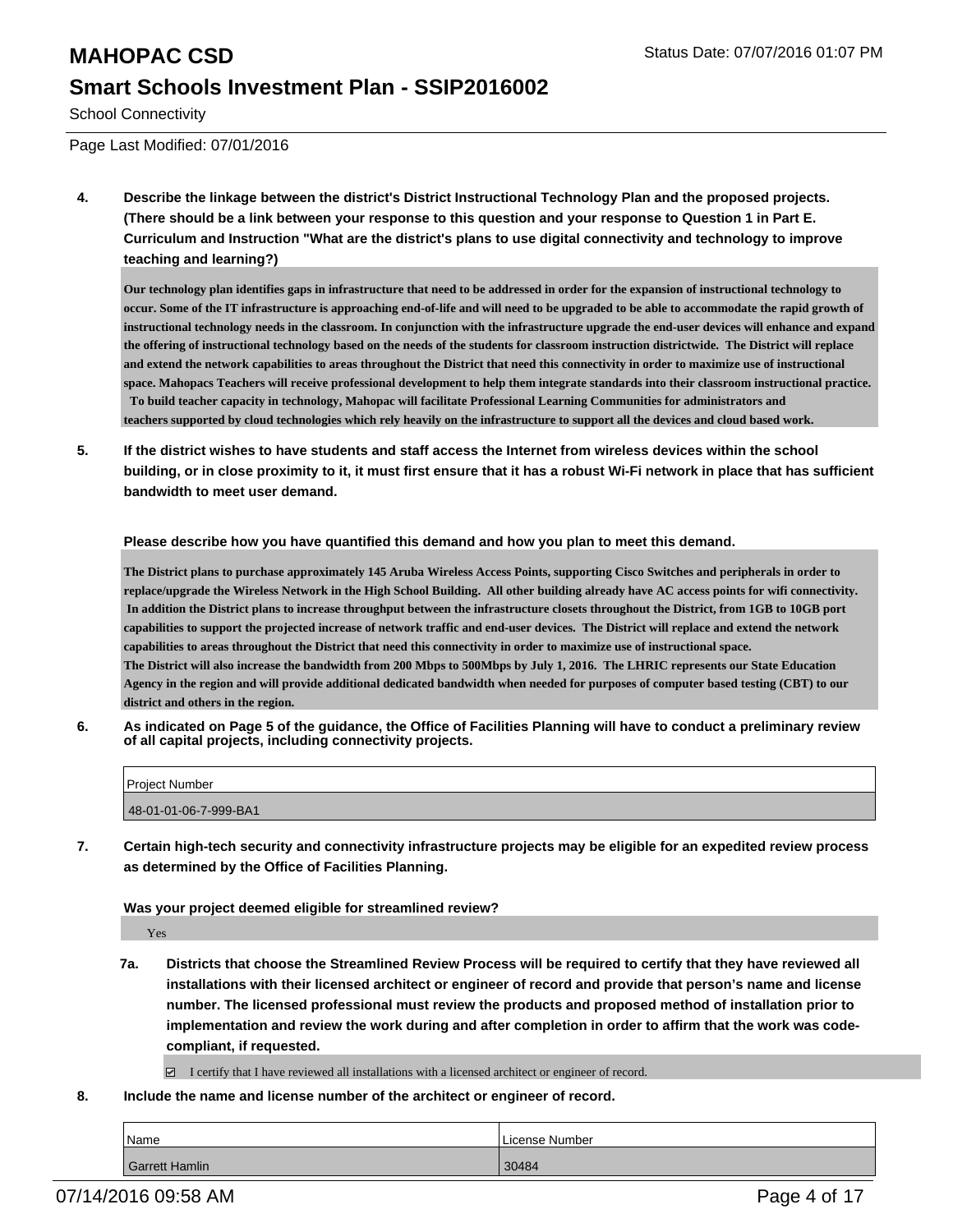## **MAHOPAC CSD** Status Date: 07/07/2016 01:07 PM **Smart Schools Investment Plan - SSIP2016002**

School Connectivity

Page Last Modified: 07/01/2016

**9. If you are submitting an allocation for School Connectivity complete this table. Note that the calculated Total at the bottom of the table must equal the Total allocation for this category that you entered in the SSIP Overview overall budget.** 

|                                            | Sub-<br>Allocation |
|--------------------------------------------|--------------------|
| Network/Access Costs                       | 342,684            |
| <b>Outside Plant Costs</b>                 | 44,475             |
| School Internal Connections and Components | 99,364             |
| <b>Professional Services</b>               | 0                  |
| Testing                                    | 0                  |
| <b>Other Upfront Costs</b>                 | 0                  |
| <b>Other Costs</b>                         | 0                  |
| Totals:                                    | 486,523.00         |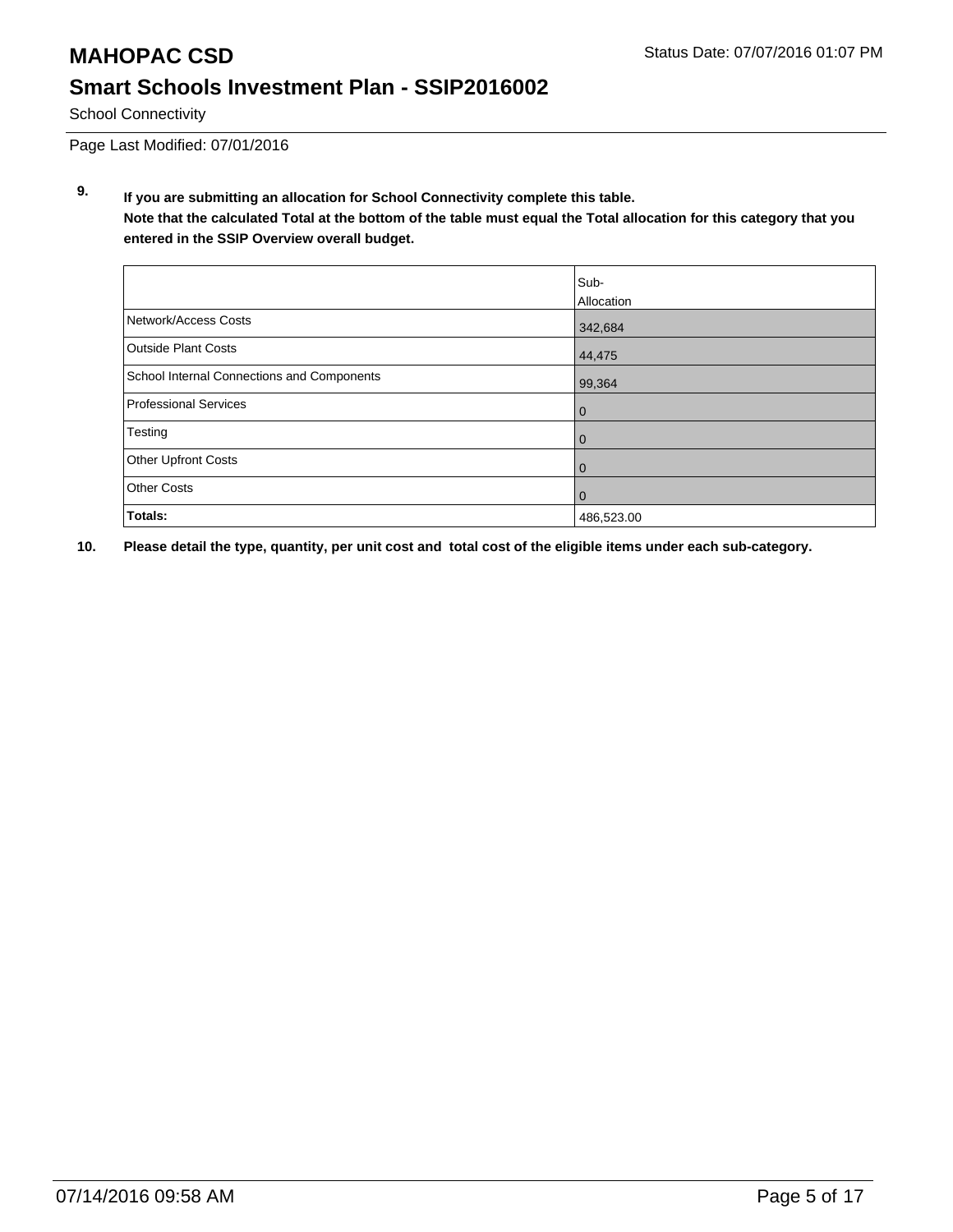School Connectivity

Page Last Modified: 07/01/2016

| Select the allowable expenditure<br>type.      | Item to be purchased                                                                                         | Quantity       | Cost per Item | <b>Total Cost</b> |
|------------------------------------------------|--------------------------------------------------------------------------------------------------------------|----------------|---------------|-------------------|
| Repeat to add another item under<br>each type. |                                                                                                              |                |               |                   |
| <b>Network/Access Costs</b>                    | Aruba AP-325 Wireless Access Point,<br>802.11n/ac                                                            | 125            | 837           | 104,625           |
| <b>Network/Access Costs</b>                    | Aruba Access Point Mount Kit                                                                                 | 120            | 45            | 5,400             |
| <b>Outside Plant Costs</b>                     | Aruba AP-275 Outdoor Wireless<br>Access Point, 802.11ac                                                      | 20             | 1,496         | 29,925            |
| <b>Outside Plant Costs</b>                     | Aruba 270 Series Outdoor AP Long<br>Mount Kit.                                                               | 20             | 113           | 2,250             |
| <b>Outside Plant Costs</b>                     | 30W 802.3at Outdoor PoE midspan<br>injector, 12-24V DC in,<br>10/100/1000BASE-T Ethernet, Surge<br>Protected | 20             | 521           | 10,425            |
| <b>Outside Plant Costs</b>                     | Pole / Mast mount kit for outdoor POE<br>midspan injectors                                                   | 20             | 94            | 1,875             |
| <b>Connections/Components</b>                  | Catalyst 2960-X FlexStack Plus<br><b>Stacking Module</b>                                                     | 20             | 565           | 11,293            |
| <b>Connections/Components</b>                  | Cisco Catalyst 3850 4 x 10GE Network<br>Module                                                               | 13             | 1,890         | 24,570            |
| <b>Connections/Components</b>                  | Catalyst 3750X and 3850 Stack Power<br>Cable 150 CM                                                          | 15             | 47            | 709               |
| <b>Connections/Components</b>                  | Cisco Bladeswitch 1M stack cable                                                                             | 5              | 95            | 473               |
| <b>Connections/Components</b>                  | Cisco Bladeswitch 3M stack cable                                                                             | 3              | 142           | 425               |
| <b>Network/Access Costs</b>                    | Catalyst 2960-X 48 GigE PoE 740W, 2<br>x 10G SFP+, LAN Base                                                  | 20             | 3,778         | 75,553            |
| <b>Connections/Components</b>                  | 1100W AC Config 1 Secondary Power<br>Supply                                                                  | 13             | 709           | 9,214             |
| <b>Connections/Components</b>                  | 350W AC Config 1 SecondaryPower<br>Supply                                                                    | 3              | 236           | 709               |
| <b>Connections/Components</b>                  | 10GBASE-LR SFP Module                                                                                        | 8              | 1,888         | 15,101            |
| <b>Connections/Components</b>                  | 10GBASE-LRM SFP Module                                                                                       | 74             | 470           | 34,790            |
| <b>Connections/Components</b>                  | 10GBASE-CU SFP+ Cable 1 Meter                                                                                | 8              | 47            | 378               |
| <b>Connections/Components</b>                  | 10GBASE-CU SFP+ Cable 5 Meter                                                                                | $\overline{4}$ | 71            | 284               |
| <b>Connections/Components</b>                  | 1M Type 1 Stacking Cable                                                                                     | 15             | 95            | 1,418             |
| <b>Network/Access Costs</b>                    | Cisco Catalyst 3850 12 Port 10G Fiber<br><b>Switch IP Services</b>                                           | $\mathbf{3}$   | 7,324         | 21,971            |
| Network/Access Costs                           | Cisco Catalyst 3850 48 Port UPOE IP<br><b>Services</b>                                                       | 13             | 10,395        | 135,135           |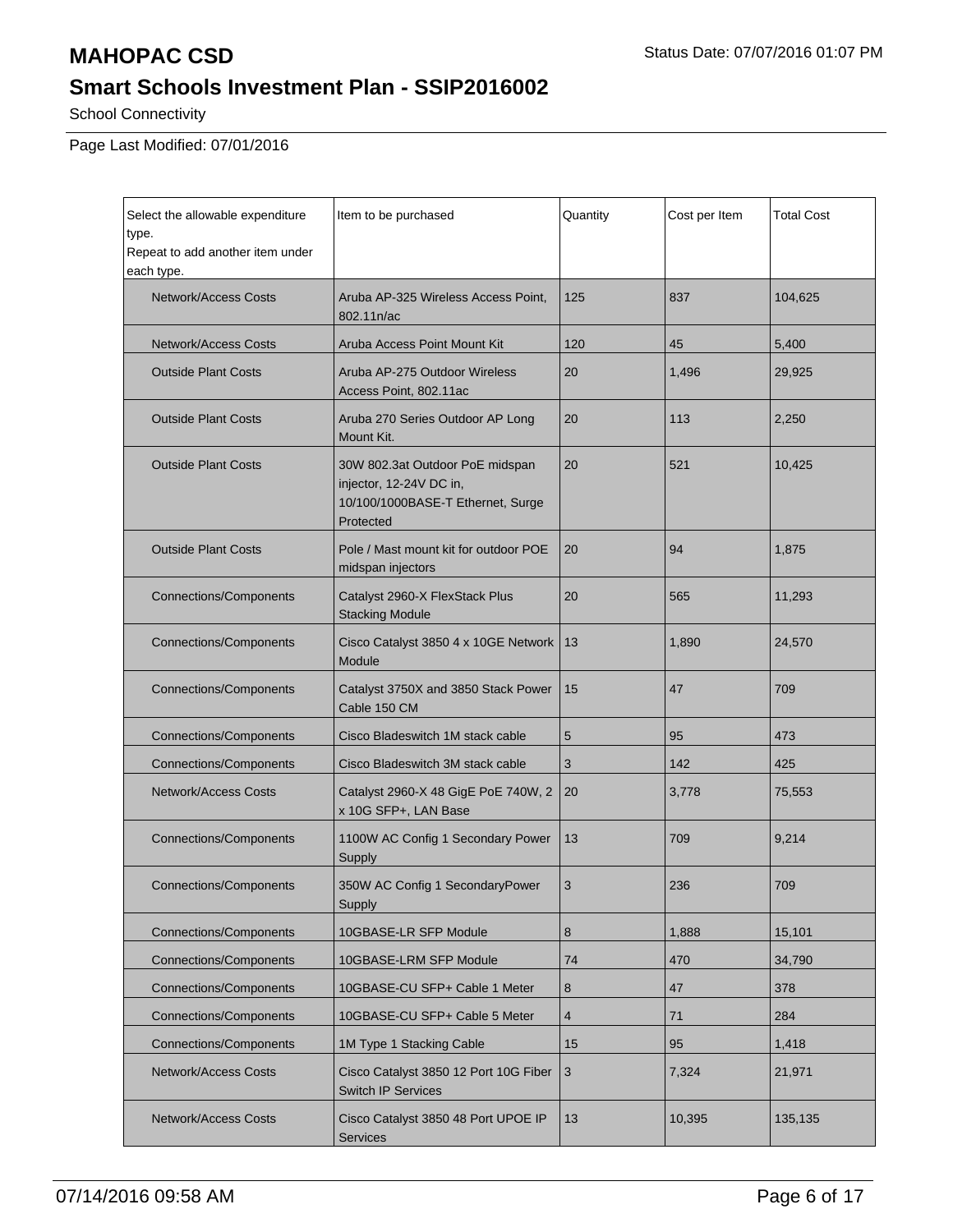Community Connectivity (Broadband and Wireless)

Page Last Modified: 07/01/2016

**1. Describe how you intend to use Smart Schools Bond Act funds for high-speed broadband and/or wireless connectivity projects in the community.**

(No Response)

**2. Please describe how the proposed project(s) will promote student achievement and increase student and/or staff access to the Internet in a manner that enhances student learning and/or instruction outside of the school day and/or school building.**

(No Response)

**3. Community connectivity projects must comply with all the necessary local building codes and regulations (building and related permits are not required prior to plan submission).**

 $\Box$  I certify that we will comply with all the necessary local building codes and regulations.

**4. Please describe the physical location of the proposed investment.**

(No Response)

**5. Please provide the initial list of partners participating in the Community Connectivity Broadband Project, along with their Federal Tax Identification (Employer Identification) number.**

| Project Partners | I Federal ID # |
|------------------|----------------|
| (No Response)    | (No Response)  |

**6. If you are submitting an allocation for Community Connectivity, complete this table. Note that the calculated Total at the bottom of the table must equal the Total allocation for this category that you**

**entered in the SSIP Overview overall budget.**

|                             | Sub-Allocation |
|-----------------------------|----------------|
| Network/Access Costs        | (No Response)  |
| <b>Outside Plant Costs</b>  | (No Response)  |
| Tower Costs                 | (No Response)  |
| Customer Premises Equipment | (No Response)  |
| Professional Services       | (No Response)  |
| Testing                     | (No Response)  |
| <b>Other Upfront Costs</b>  | (No Response)  |
| Other Costs                 | (No Response)  |
| Totals:                     |                |

| Select the allowable expenditure | litem to be purchased | Quantity      | Cost per Item | <b>Total Cost</b> |
|----------------------------------|-----------------------|---------------|---------------|-------------------|
| type.                            |                       |               |               |                   |
| Repeat to add another item under |                       |               |               |                   |
| each type.                       |                       |               |               |                   |
| (No Response)                    | (No Response)         | (No Response) | (No Response) | (No Response)     |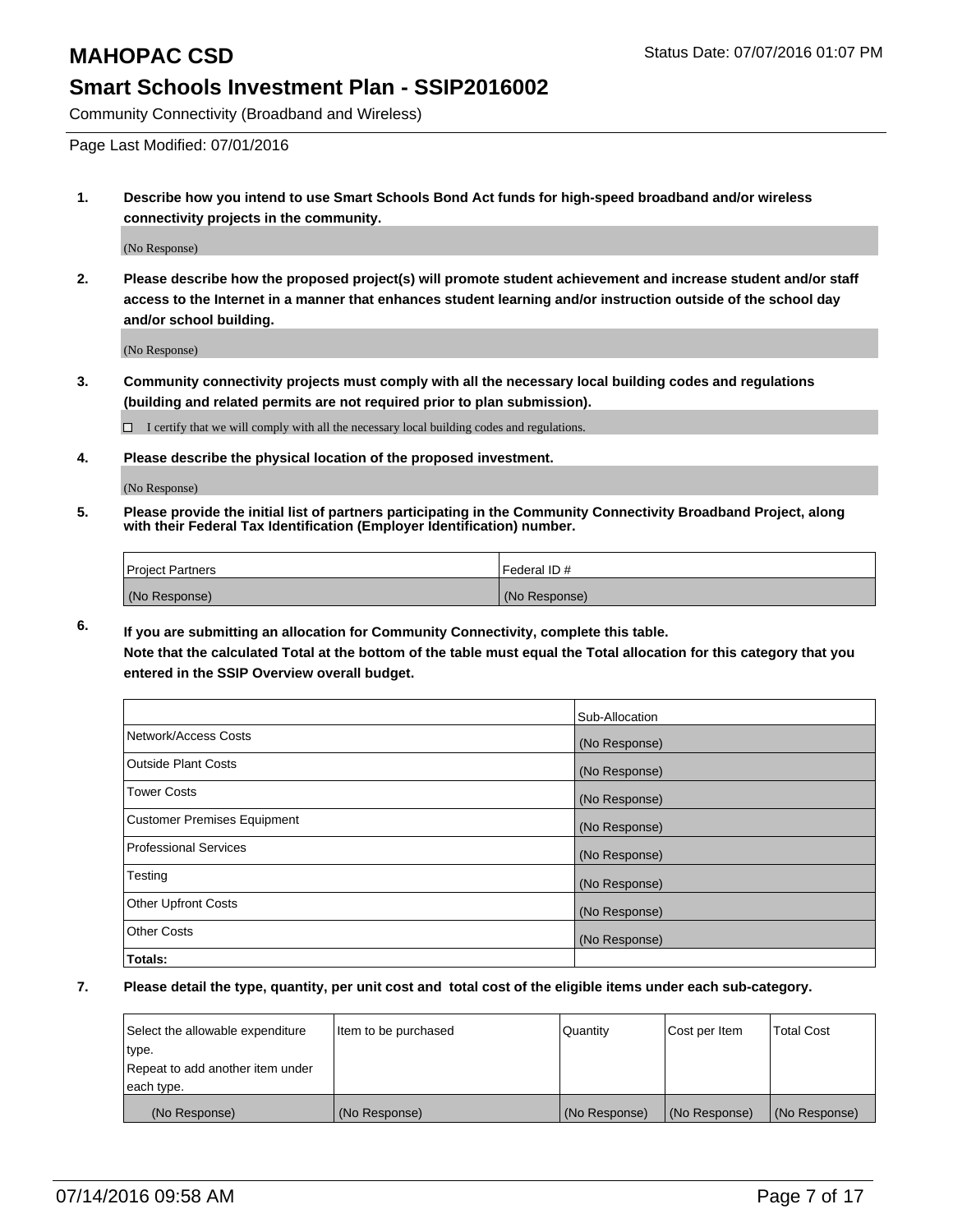Classroom Learning Technology

Page Last Modified: 07/05/2016

**1. In order for students and faculty to receive the maximum benefit from the technology made available under the Smart Schools Bond Act, their school buildings must possess sufficient connectivity infrastructure to ensure that devices can be used during the school day. Smart Schools Investment Plans must demonstrate that sufficient infrastructure that meets the Federal Communications Commission's 100 Mbps per 1,000 students standard currently exists in the buildings where new devices will be deployed, or is a planned use of a portion of Smart Schools Bond Act funds, or is under development through another funding source.**

**Smart Schools Bond Act funds used for technology infrastructure or classroom technology investments must increase the number of school buildings that meet or exceed the minimum speed standard of 100 Mbps per 1,000 students and staff within 12 months. This standard may be met on either a contracted 24/7 firm service or a "burstable" capability. If the standard is met under the burstable criteria, it must be:**

**1. Specifically codified in a service contract with a provider, and**

**2. Guaranteed to be available to all students and devices as needed, particularly during periods of high demand, such as computer-based testing (CBT) periods.**

**Please describe how your district already meets or is planning to meet this standard within 12 months of plan submission.**

**The District plans to purchase approximately 145 Aruba Wireless Access Points, supporting Cisco Switches and peripherals in order to replace/upgrade the Wireless Network in the High School Building. In addition the District plans to increase throughput between the infrastructure closets throughout the District, from 1GB to 10 GB port capabilities to support the projected increase of network traffic and end-user devices. The District will replace and extend the network capabilities to areas throughout the District that need this connectivity in order to maximize use of instructional space.**

**The District is signing the contract with the Lower Hudson Regional Information Center to increase current bandwidth from 200 Mbps to 500 Mbps internet bandwidth by July 1st, 2016. District has capacity of up to 1Gb. The LHRIC represents our State Education Agency in the region and will provide additional dedicated bandwidth when needed for purposes of computer based testing (CBT) to our district and others in the region.**

- **1a. If a district believes that it will be impossible to meet this standard within 12 months, it may apply for a waiver of this requirement, as described on the Smart Schools website. The waiver must be filed and approved by SED prior to submitting this survey.**
	- $\Box$  By checking this box, you are certifying that the school district has an approved waiver of this requirement on file with the New York State Education Department.

#### **2. Connectivity Speed Calculator (Required)**

|                         | Number of       | Multiply by | Divide by 1000 Current Speed |        | Expected                 | Expected Date |
|-------------------------|-----------------|-------------|------------------------------|--------|--------------------------|---------------|
|                         | <b>Students</b> | 100 Kbps    | to Convert to                | lin Mb | Speed to be              | <b>When</b>   |
|                         |                 |             | l Reauired                   |        | Attained Within Required |               |
|                         |                 |             | Speed in Mb                  |        | 12 Months                | Speed Will be |
|                         |                 |             |                              |        |                          | <b>Met</b>    |
| <b>Calculated Speed</b> | 4,486           | 448,600     | 448.6                        | 200    | 500 Mb                   | July 1, 2016  |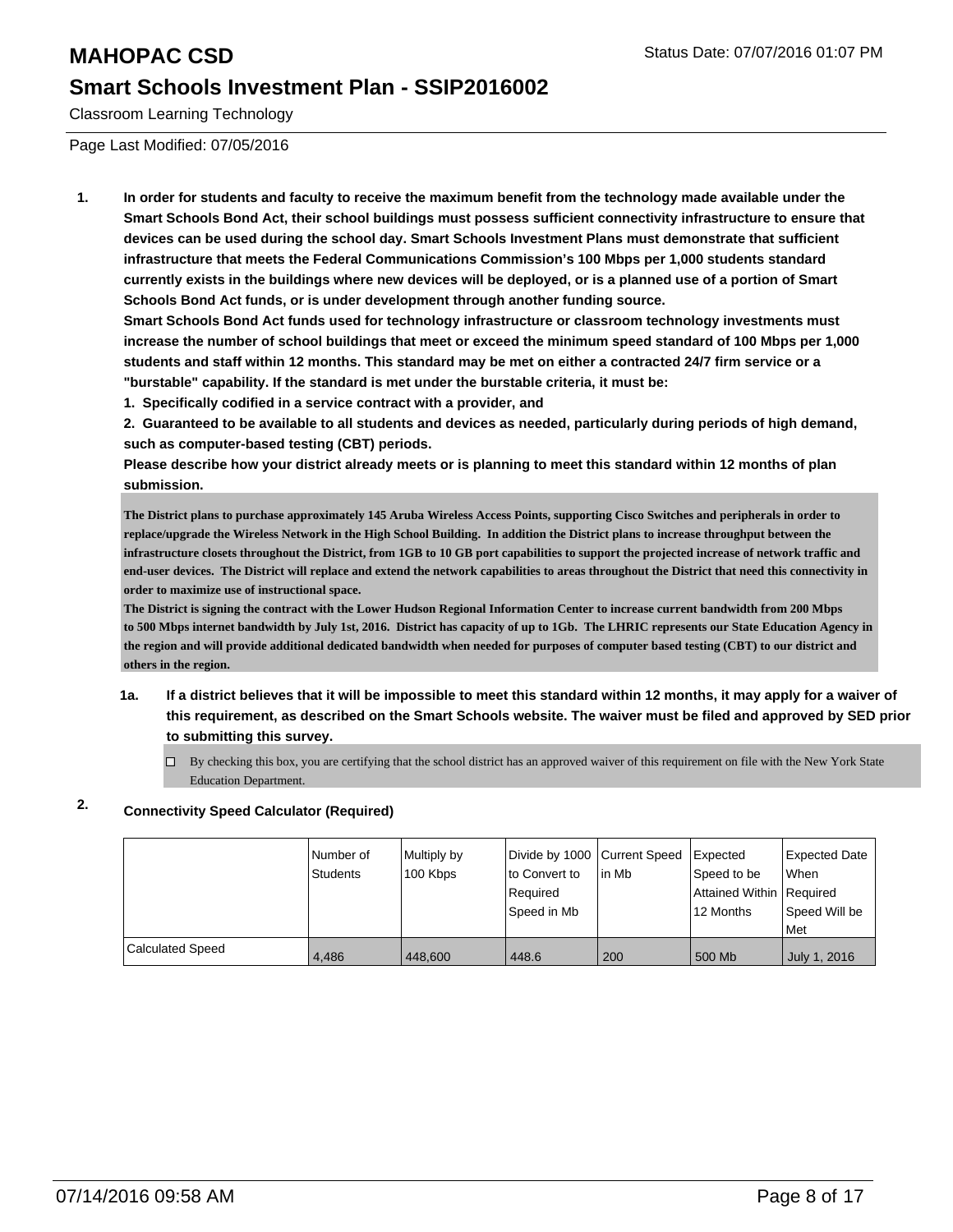Classroom Learning Technology

Page Last Modified: 07/05/2016

**3. If the district wishes to have students and staff access the Internet from wireless devices within the school building, or in close proximity to it, it must first ensure that it has a robust Wi-Fi network in place that has sufficient bandwidth to meet user demand.**

**Please describe how you have quantified this demand and how you plan to meet this demand.**

**The District plans to purchase approximately 145 Aruba Wireless Access Points, supporting Cisco Switches and peripherals in order to replace/upgrade the Wireless Network in the High School Building. All other building already have AC access points for wifi connectivity. In addition the District plans to increase throughput between the infrastructure closets throughout the District, from 1GB to 10GB port capabilities to support the projected increase of network traffic and end-user devices. The District will replace and extend the network capabilities to areas throughout the District that need this connectivity in order to maximize use of instructional space. The District will also increase the bandwidth from 200 Mbps to 500Mbps by July 1, 2016. The LHRIC represents our State Education Agency in the region and will provide additional dedicated bandwidth when needed for purposes of computer based testing (CBT) to our district and others in the region.**

**4. All New York State public school districts are required to complete and submit an Instructional Technology Plan survey to the New York State Education Department in compliance with Section 753 of the Education Law and per Part 100.12 of the Commissioner's Regulations.**

**Districts that include educational technology purchases as part of their Smart Schools Investment Plan must have a submitted and approved Instructional Technology Plan survey on file with the New York State Education Department.**

- $\boxdot$  By checking this box, you are certifying that the school district has an approved Instructional Technology Plan survey on file with the New York State Education Department.
- **5. Describe the devices you intend to purchase and their compatibility with existing or planned platforms or systems. Specifically address the adequacy of each facility's electrical, HVAC and other infrastructure necessary to install and support the operation of the planned technology.**

**The District plans to purchase an additional 540 Acer C738T Chromebooks (or a comparable device after approval by NYSED and the Smart Schools Review Board). The C738T ACER Chromebook has a new aluminum cover, but also new beefy hinges to support the full screen swivel. The display is a 1366x768 LCD 10-point touch screen, and it's powered by a Chromebook-standard Intel processor (N3150), with 4GB of RAM and 16GB of storage. There's also an HDR-capable webcam, 802.11ac Wifi and USB 3.0 ports on board. The District will also purchase 18 charging carts for the Chromebooks to be securely stored and charged while school is not in session.**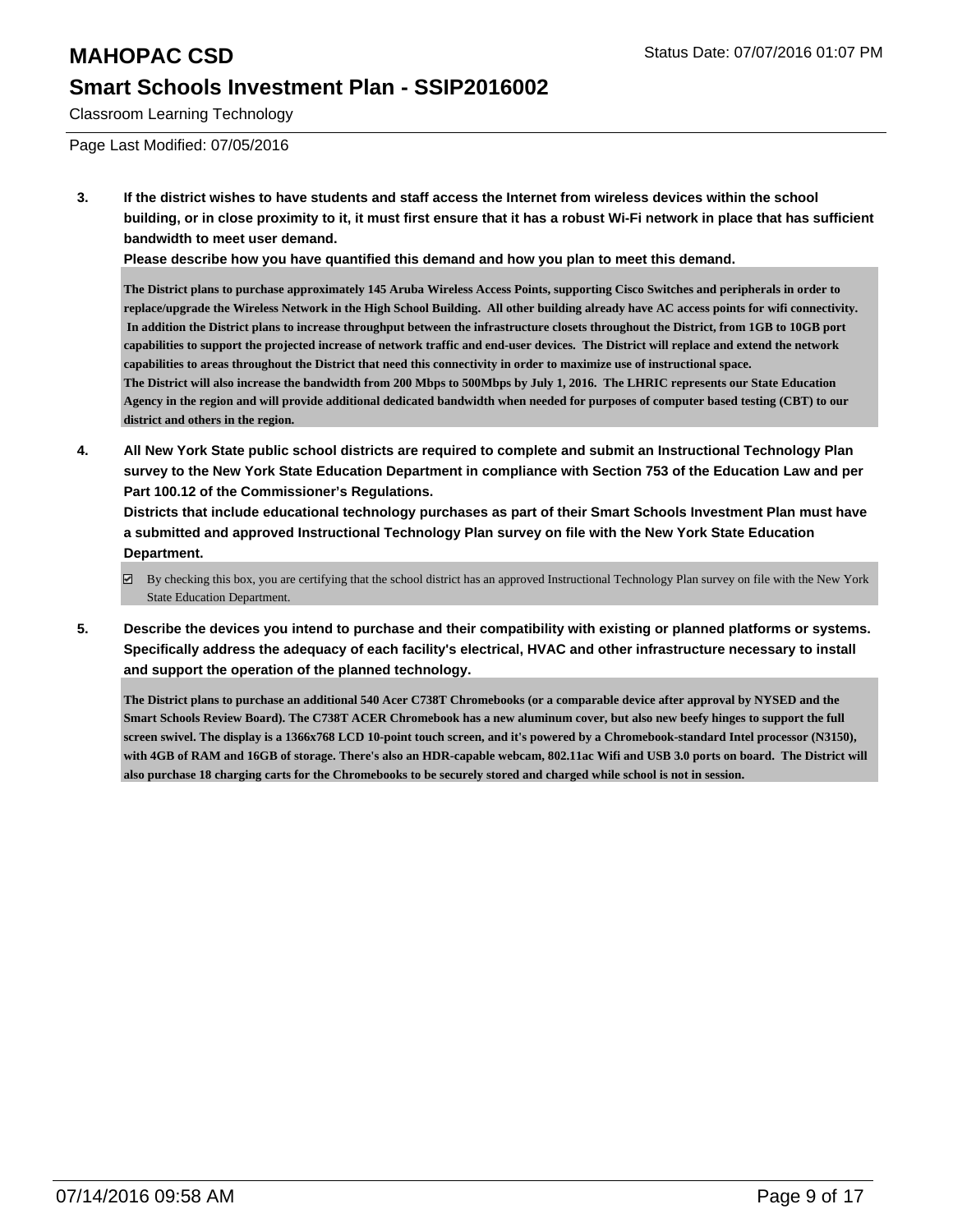Classroom Learning Technology

Page Last Modified: 07/05/2016

- **6. Describe how the proposed technology purchases will:**
	- **> enhance differentiated instruction;**
	- **> expand student learning inside and outside the classroom;**
	- **> benefit students with disabilities and English language learners; and**
	- **> contribute to the reduction of other learning gaps that have been identified within the district.**

**The expectation is that districts will place a priority on addressing the needs of students who struggle to succeed in a rigorous curriculum. Responses in this section should specifically address this concern and align with the district's Instructional Technology Plan (in particular Question 2 of E. Curriculum and Instruction: "Does the district's instructional technology plan address the needs of students with disabilities to ensure equitable access to instruction, materials and assessments?" and Question 3 of the same section: "Does the district's instructional technology plan address the provision of assistive technology specifically for students with disabilities to ensure access to and participation in the general curriculum?"**

The Mahopac Central School District supports equitable access to high-quality learning technologies for all students serviced by our schools. We ensure that teachers, administrators, and students have equitable access to high-speed connectivity, up-to-date hardware and software, computer assisted instruction, and assessment tools that improve student outcomes for all learners. In addition, intensive and ongoing professional development supports high quality use of learning technologies for all students. Our library and media centers provide access to resources for all students and staff. Every classroom has internet access and appropriate hardware and software in order to meet the needs of the students in those classes. Our wireless network continues to be upgraded, supported, and improved to allow for access throughout the District and in all classrooms. As a district, we continuously evaluate building and classroom technology infrastructure to ensure equitable access.

 In addition, the District continuously evaluates instructional and assessment technologies in order to provide appropriate supports and equitable access. Moreover, the District provides for any student who demonstrates need, access to hardware and software that supports support student literacy and achievement. For those instructional software programs where licensing permits, home access is granted. For those students who require specific assistive technologies pursuant to their Individual Education Programs, the District will provide and support appropriate assistive technology devices and programs in order to ensure all students have access to the curriculum.

School districts are required under law to provide appropriate assistive technologies to students with disabilities when it supports their acquisition of a free and appropriate public education and access to the curriculum. In order to support the inclusion and participation of students with disabilities in general education classrooms, all IEP's developed for children identified as needing special education services, indicate whether assistive technology has been considered to provide meaningful access to the general curriculum.

 The Mahopac Central School District has many students who are utilizing a variety of assistive technology devices pursuant to the recommendations outlined in their IEPs. An evaluation process helps the CSE determine the need and type of assistive technology support that is to be considered. The District engages in ongoing follow-up and monitoring of these devices and supports as well as assessing how they are being utilized in the teaching and learning context. Moreover, the District provides on-going training and support for students, teachers and parents in order to ensure the proper implementation of these devices and supports.

 Each year, as these students change class, grades, and even school buildings, the District supports the coordination and movement of these devices, which includes the retraining of new classroom teachers and support staff.

 Additionally this includes the ensuring the devices receive the required upgrades, servicing as well as garnering technical expertise in order to integrate these devices in our current technology infrastructure for the use in classrooms as well as all other applicable environments (including home).

#### **7. Where appropriate, describe how the proposed technology purchases will enhance ongoing communication with parents and other stakeholders and help the district facilitate technology-based regional partnerships, including distance learning and other efforts.**

The proposed technology works seemlessly with Google Apps for Education which is a cloud based environment where teachers and students can collaborate and explore instructional based applications. This enviroment provides the ability to communicate with other districts in the U.S. as well as in different countries. Parents will also have an insight to student's learnings as well as facilitate their communication with teachers. The teachers will be able to integrate home assignments and other coursework seemlessly via the cloud based technology. These types of devices, the Google Apps for Edu Environment and the current and future infrastructure in the district along with the learning goals and curriculum will allow the students to have the ability for distance learning and collaboration both voice and visual as well as the communication with all stakeholders.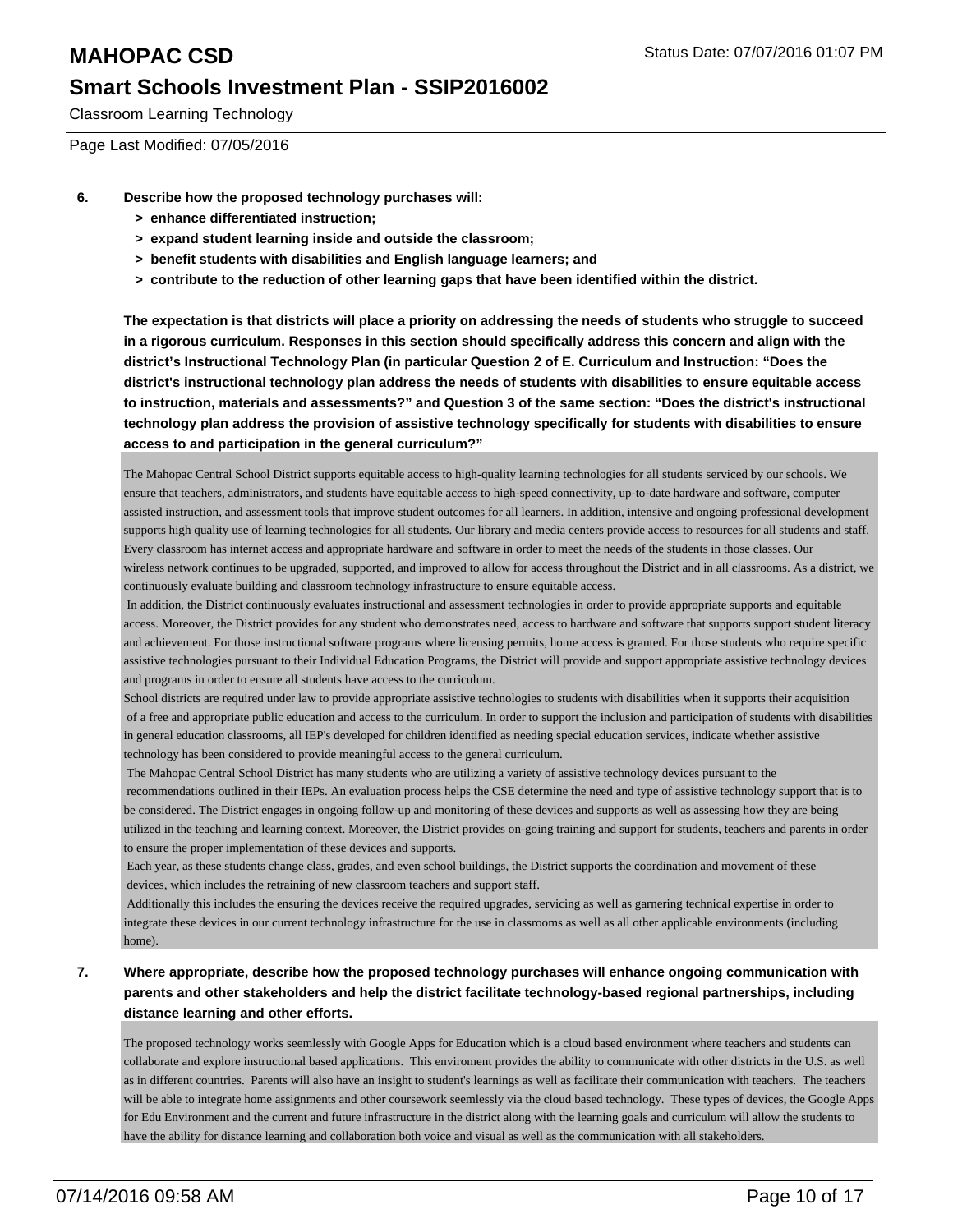Classroom Learning Technology

Page Last Modified: 07/05/2016

**8. Describe the district's plan to provide professional development to ensure that administrators, teachers and staff can employ the technology purchased to enhance instruction successfully.**

**Note: This response should be aligned and expanded upon in accordance with your district's response to Question 1 of F. Professional Development of your Instructional Technology Plan: "Please provide a summary of professional development offered to teachers and staff, for the time period covered by this plan, to support technology to enhance teaching and learning. Please include topics, audience and method of delivery within your summary."**

This plan must be a community effort if it is to realize the instructional shifts needed for technology to become embedded into the normal flow of our teaching and learning environments.

 As a result, this plan has numerous components to build educator capacity at all levels. District leadership will structure on extensive professional development program that highlights and celebrates the achievements of our teachers and students. We will build collaborative trust through professional learning communities that will combine instructional rounds in education with the Art and Science of Teaching by Marzano. While we will be renewing our teaching philosophy and building our community through active collaboration, we will also shift our engagements with each other through an expanded use of technology available in Google for Education. Our goal is to empower our educators to be active experimentors in using technology in their lesson plan development and in the facilitation of active student-centered classes. This plan will strive to empower educators as trusted colleagues via Danielson based instructional rounds in education. Teachers will be encouraged

to demonstrate their experimentations on engaging technology in their course facilitations. A core goal is to fully engage students in active participation. Teachers will turn to students for support as much as they will offer support.

Ownership of the PLCs will ensure educators value and trust in the renewing process of a collaborative and supportive community. The full integration of technology will ensure that the PLCs exist beyond the school's walls and continues on the multiple platforms that populate our digital lives.

| Topic                                                                                                             | Audience                                                                 | Method of Delivery                                              |
|-------------------------------------------------------------------------------------------------------------------|--------------------------------------------------------------------------|-----------------------------------------------------------------|
| Model Schools Catalog of Offers                                                                                   | Teachers & Administrator                                                 | Workshops, Webinars, Online Classes                             |
| Google Apps for Education                                                                                         | Classroom Teachers (Google Scholars) Select<br>Students (Google Wizards) | Job embedded peer coaching                                      |
| [6 Cs (Creativity, Communication, Collaboration,<br>Critical Thinking, Citizenship, Character<br><b>Education</b> | Teachers & Administrators                                                | Superintendent Conference Day Workshops,<br>Peer coaching, PLCs |

- **9. Districts must contact the SUNY/CUNY teacher preparation program that supplies the largest number of the district's new teachers to request advice on innovative uses and best practices at the intersection of pedagogy and educational technology.**
	- By checking this box, you certify that you have contacted the SUNY/CUNY teacher preparation program that supplies the largest number of your new teachers to request advice on these issues.
- **10. A district whose Smart Schools Investment Plan proposes the purchase of technology devices and other hardware must account for nonpublic schools in the district.**

#### **Are there nonpublic schools within your school district?**

Yes

 $\square$  No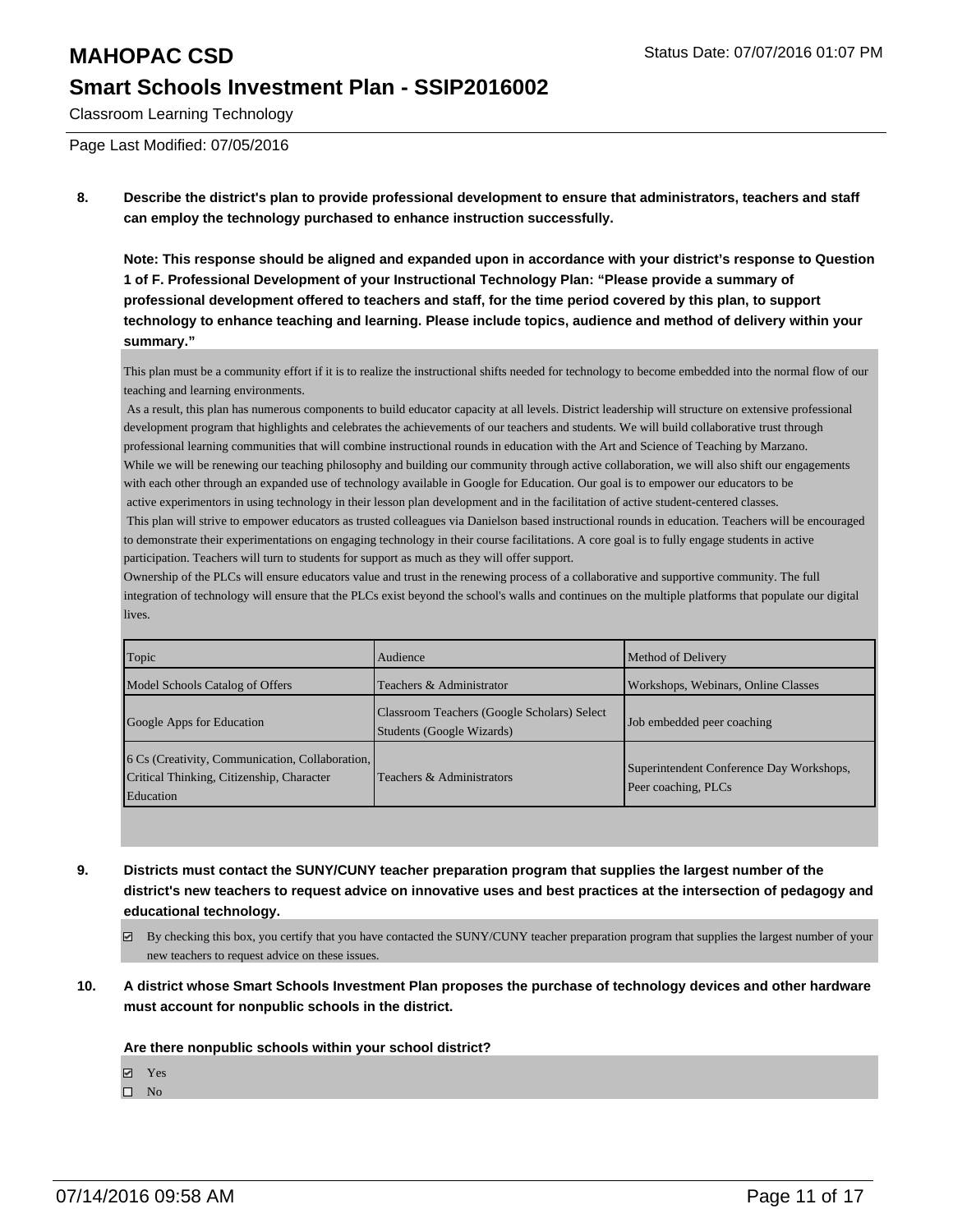Classroom Learning Technology

Page Last Modified: 07/05/2016

**10a. Describe your plan to loan purchased hardware to nonpublic schools within your district. The plan should use your district's nonpublic per-student loan amount calculated below, within the framework of the guidance. Please enter the date by which nonpublic schools must request classroom technology items. Also, specify in your response the devices that the nonpublic schools have requested, as well as in the in the Budget and the Expenditure Table at the end of the page.**

The loaning program will establish an application process for a period of thirty days beginning on July 1 of every school year after funding is granted and purchases made. Once application by non public school is approved by the public school district the devices will be available for loaning. These devices will remain property of the Mahopac School District. Every year the Mahopac School District will assign a district

staff member to verify and confirm inventory control and status of devices at the non public school location. The non public has requested to receive the same Chromebooks that the Mahopac School District is purchasing. Those are the ACER C738 11.6 4GB 16GB TOUCH CHROMEBOOK.

**10b. A final Smart Schools Investment Plan cannot be approved until school authorities have adopted regulations specifying the date by which requests from nonpublic schools for the purchase and loan of Smart Schools Bond Act classroom technology must be received by the district.**

 $\overline{\mathcal{C}}$ By checking this box, you certify that you have such a plan and associated regulations in place that have been made public.

### **11. Nonpublic Classroom Technology Loan Calculator**

**The Smart Schools Bond Act provides that any Classroom Learning Technology purchases made using Smart Schools funds shall be lent, upon request, to nonpublic schools in the district. However, no school district shall be required to loan technology in amounts greater than the total obtained and spent on technology pursuant to the Smart Schools Bond Act and the value of such loan may not exceed the total of \$250 multiplied by the nonpublic school enrollment in the base year at the time of enactment. See:**

**http://www.p12.nysed.gov/mgtserv/smart\_schools/docs/Smart\_Schools\_Bond\_Act\_Guidance\_04.27.15\_Final.pdf.**

|                                     | 1. Classroom<br>Technology<br>Sub-allocation | 2. Public<br>Enrollment<br>$(2014-15)$ | 3. Nonpublic<br><b>Enrollment</b><br>$(2014 - 15)$ | l 4. Sum of<br>l Public and<br>l Nonpublic<br>Enrollment | l 5. Total Per<br>Pupil Sub-<br>lallocation | 6. Total<br>Nonpublic Loan<br>Amount |
|-------------------------------------|----------------------------------------------|----------------------------------------|----------------------------------------------------|----------------------------------------------------------|---------------------------------------------|--------------------------------------|
| Calculated Nonpublic Loan<br>Amount | 186.538                                      | 4.639                                  | 53                                                 | 4.692                                                    | 40                                          | 2.120                                |

**12. To ensure the sustainability of technology purchases made with Smart Schools funds, districts must demonstrate a long-term plan to maintain and replace technology purchases supported by Smart Schools Bond Act funds. This sustainability plan shall demonstrate a district's capacity to support recurring costs of use that are ineligible for Smart Schools Bond Act funding such as device maintenance, technical support, Internet and wireless fees, maintenance of hotspots, staff professional development, building maintenance and the replacement of incidental items. Further, such a sustainability plan shall include a long-term plan for the replacement of purchased devices and equipment at the end of their useful life with other funding sources.**

 $\boxtimes$  By checking this box, you certify that the district has a sustainability plan as described above.

**13. Districts must ensure that devices purchased with Smart Schools Bond funds will be distributed, prepared for use, maintained and supported appropriately. Districts must maintain detailed device inventories in accordance with generally accepted accounting principles.**

By checking this box, you certify that the district has a distribution and inventory management plan and system in place.

**14. If you are submitting an allocation for Classroom Learning Technology complete this table. Note that the calculated Total at the bottom of the table must equal the Total allocation for this category that you**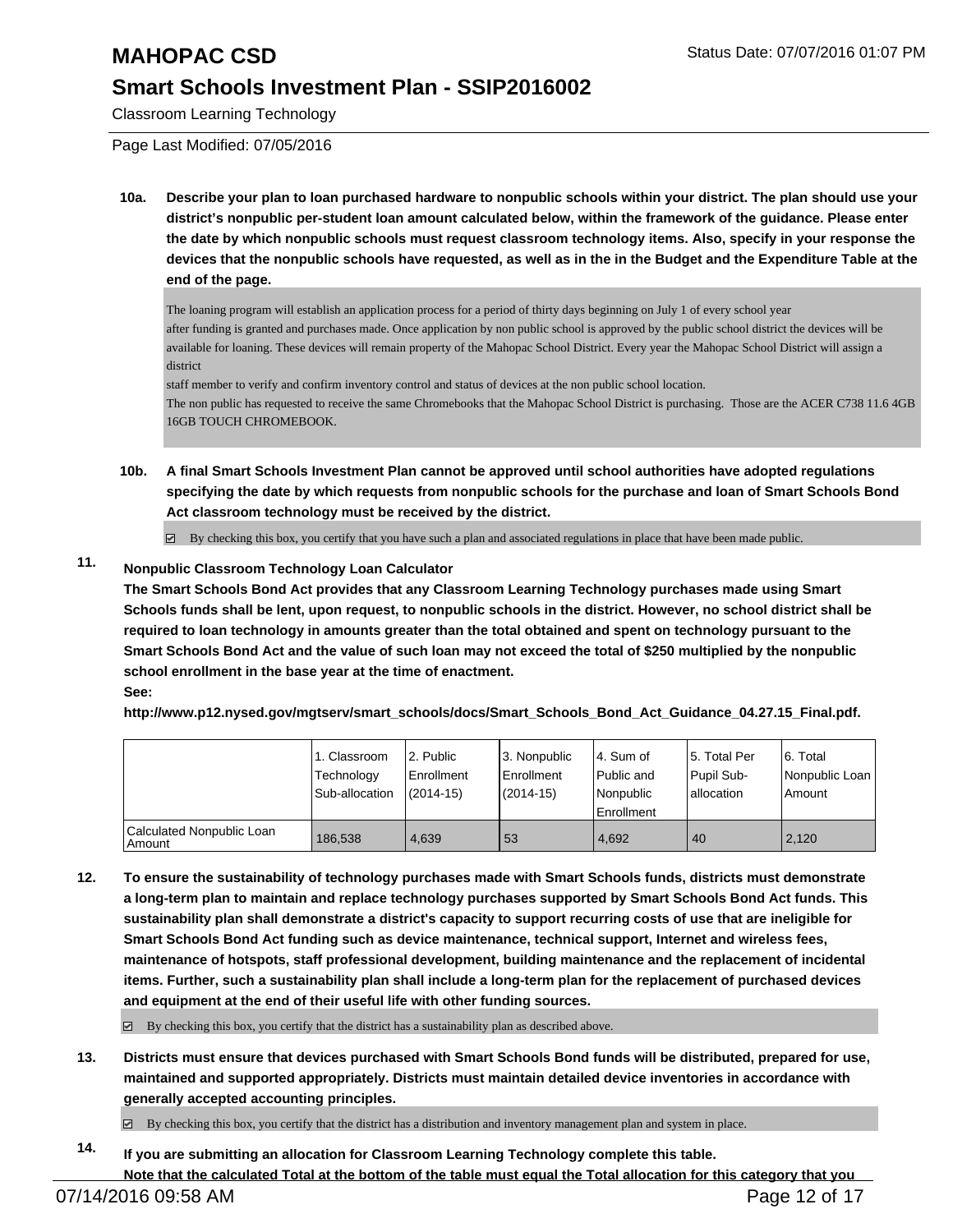Classroom Learning Technology

Page Last Modified: 07/05/2016

#### **entered in the SSIP Overview overall budget.**

|                          | Sub-Allocation |
|--------------------------|----------------|
| Interactive Whiteboards  | $\overline{0}$ |
| Computer Servers         | $\mathbf 0$    |
| <b>Desktop Computers</b> | $\mathbf 0$    |
| Laptop Computers         | 160,888        |
| <b>Tablet Computers</b>  | $\mathbf 0$    |
| <b>Other Costs</b>       | 25,650         |
| Totals:                  | 186,538.00     |

| Select the allowable expenditure<br>type.<br>Repeat to add another item under<br>each type. | Item to be Purchased                               | Quantity       | Cost per Item | <b>Total Cost</b> |
|---------------------------------------------------------------------------------------------|----------------------------------------------------|----------------|---------------|-------------------|
| <b>Laptop Computers</b>                                                                     | ACER C738 11.6 4GB 16GB TOUCH<br><b>CHROMEBOOK</b> | 533            | 298           | 158,802           |
| <b>Other Costs</b>                                                                          | ERGOTRON 30 CHROMEBOOK<br><b>CHARGING CART</b>     | 18             | 1,423         | 25,616            |
| <b>Laptop Computers</b>                                                                     | ACER C738 11.6 4GB 16GB TOUCH<br><b>CHROMEBOOK</b> | $\overline{7}$ | 298           | 2,086             |
| <b>Other Costs</b>                                                                          | Non-allocated non-public school funds              | (No Response)  | (No Response) | 34                |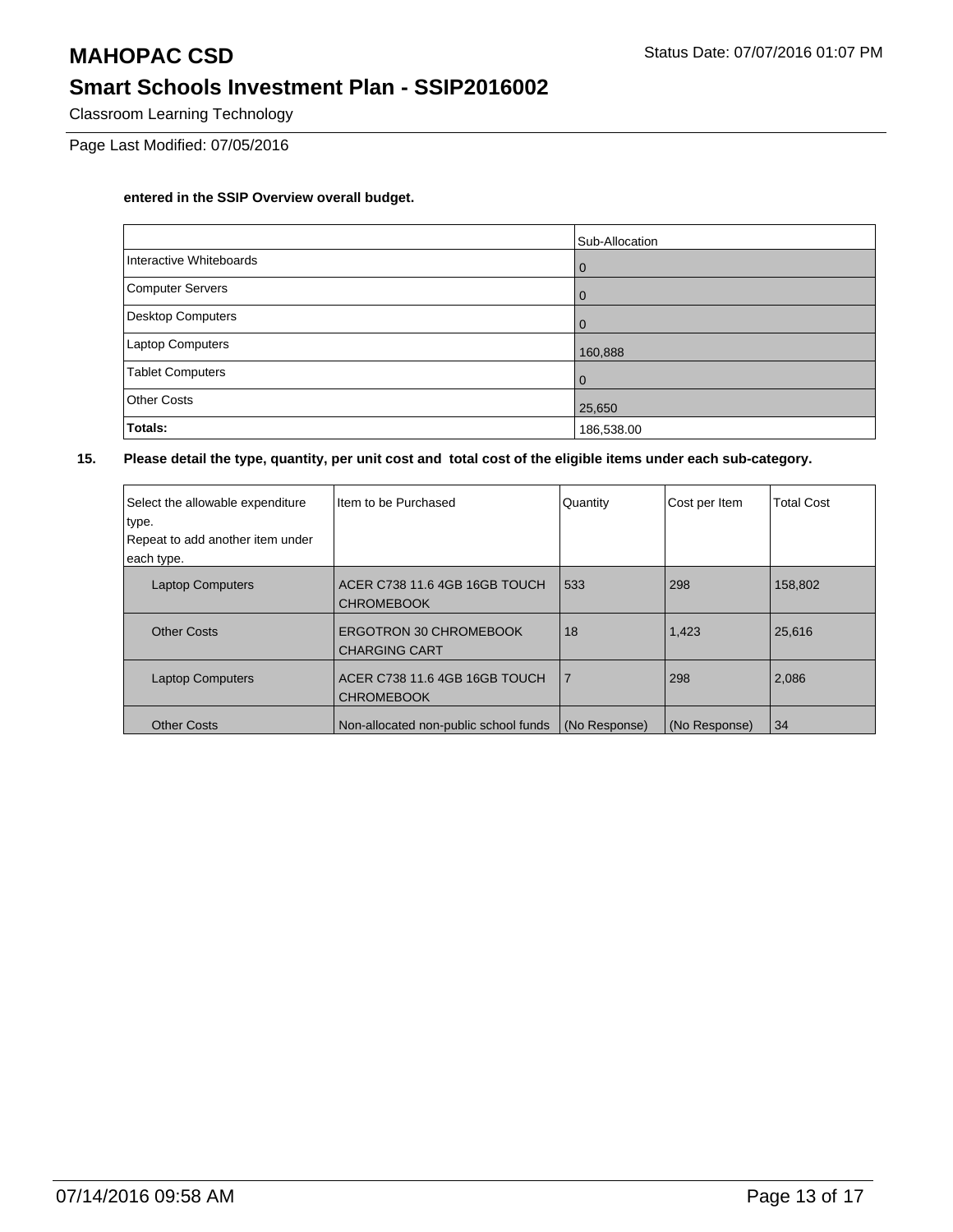Pre-Kindergarten Classrooms

Page Last Modified: 07/01/2016

**1. Provide information regarding how and where the district is currently serving pre-kindergarten students and justify the need for additional space with enrollment projections over 3 years.**

(No Response)

- **2. Describe the district's plan to construct, enhance or modernize education facilities to accommodate prekindergarten programs. Such plans must include:**
	- **Specific descriptions of what the district intends to do to each space;**
	- **An affirmation that pre-kindergarten classrooms will contain a minimum of 900 square feet per classroom;**
	- **The number of classrooms involved;**
	- **The approximate construction costs per classroom; and**
	- **Confirmation that the space is district-owned or has a long-term lease that exceeds the probable useful life of the improvements.**

(No Response)

**3. Smart Schools Bond Act funds may only be used for capital construction costs. Describe the type and amount of additional funds that will be required to support ineligible ongoing costs (e.g. instruction, supplies) associated with any additional pre-kindergarten classrooms that the district plans to add.**

(No Response)

**4. All plans and specifications for the erection, repair, enlargement or remodeling of school buildings in any public school district in the State must be reviewed and approved by the Commissioner. Districts that plan capital projects using their Smart Schools Bond Act funds will undergo a Preliminary Review Process by the Office of Facilities Planning.**

| Project Number |  |
|----------------|--|
| (No Response)  |  |

**5. If you have made an allocation for Pre-Kindergarten Classrooms, complete this table.**

**Note that the calculated Total at the bottom of the table must equal the Total allocation for this category that you entered in the SSIP Overview overall budget.**

|                                          | Sub-Allocation |
|------------------------------------------|----------------|
| Construct Pre-K Classrooms               | (No Response)  |
| Enhance/Modernize Educational Facilities | (No Response)  |
| <b>Other Costs</b>                       | (No Response)  |
| Totals:                                  |                |

| Select the allowable expenditure | litem to be purchased | Quantity      | Cost per Item | <b>Total Cost</b> |
|----------------------------------|-----------------------|---------------|---------------|-------------------|
| type.                            |                       |               |               |                   |
| Repeat to add another item under |                       |               |               |                   |
| each type.                       |                       |               |               |                   |
| (No Response)                    | (No Response)         | (No Response) | (No Response) | (No Response)     |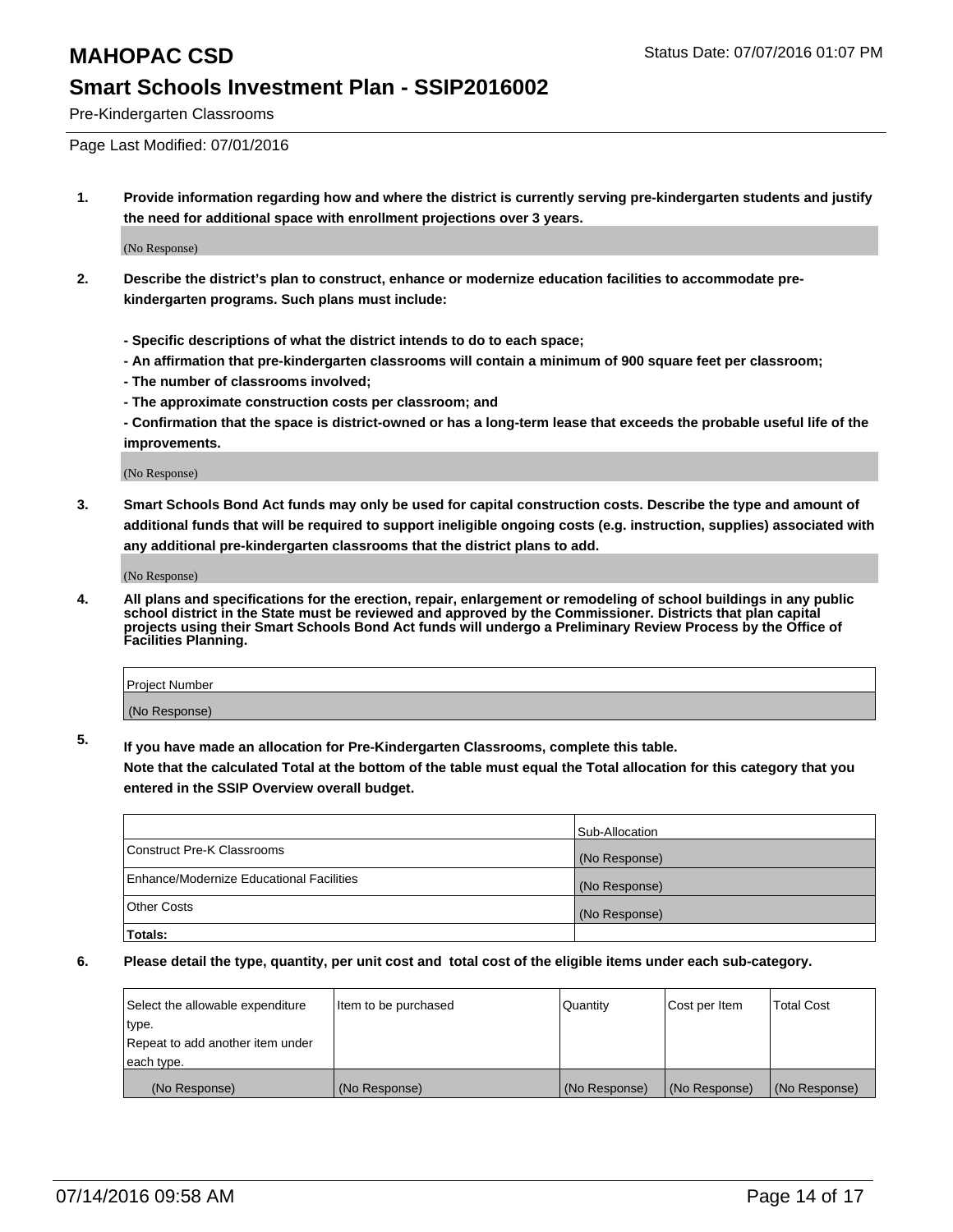Replace Transportable Classrooms

Page Last Modified: 07/01/2016

**1. Describe the district's plan to construct, enhance or modernize education facilities to provide high-quality instructional space by replacing transportable classrooms.**

(No Response)

**2. All plans and specifications for the erection, repair, enlargement or remodeling of school buildings in any public school district in the State must be reviewed and approved by the Commissioner. Districts that plan capital projects using their Smart Schools Bond Act funds will undergo a Preliminary Review Process by the Office of Facilities Planning.**

| <b>Project Number</b> |  |
|-----------------------|--|
| (No Response)         |  |

**3. For large projects that seek to blend Smart Schools Bond Act dollars with other funds, please note that Smart Schools Bond Act funds can be allocated on a pro rata basis depending on the number of new classrooms built that directly replace transportable classroom units.**

**If a district seeks to blend Smart Schools Bond Act dollars with other funds describe below what other funds are being used and what portion of the money will be Smart Schools Bond Act funds.**

(No Response)

**4. If you have made an allocation for Replace Transportable Classrooms, complete this table. Note that the calculated Total at the bottom of the table must equal the Total allocation for this category that you entered in the SSIP Overview overall budget.**

|                                                | Sub-Allocation |
|------------------------------------------------|----------------|
| Construct New Instructional Space              | (No Response)  |
| Enhance/Modernize Existing Instructional Space | (No Response)  |
| Other Costs                                    | (No Response)  |
| Totals:                                        |                |

| Select the allowable expenditure | Item to be purchased | Quantity      | Cost per Item | <b>Total Cost</b> |
|----------------------------------|----------------------|---------------|---------------|-------------------|
| type.                            |                      |               |               |                   |
| Repeat to add another item under |                      |               |               |                   |
| each type.                       |                      |               |               |                   |
| (No Response)                    | (No Response)        | (No Response) | (No Response) | (No Response)     |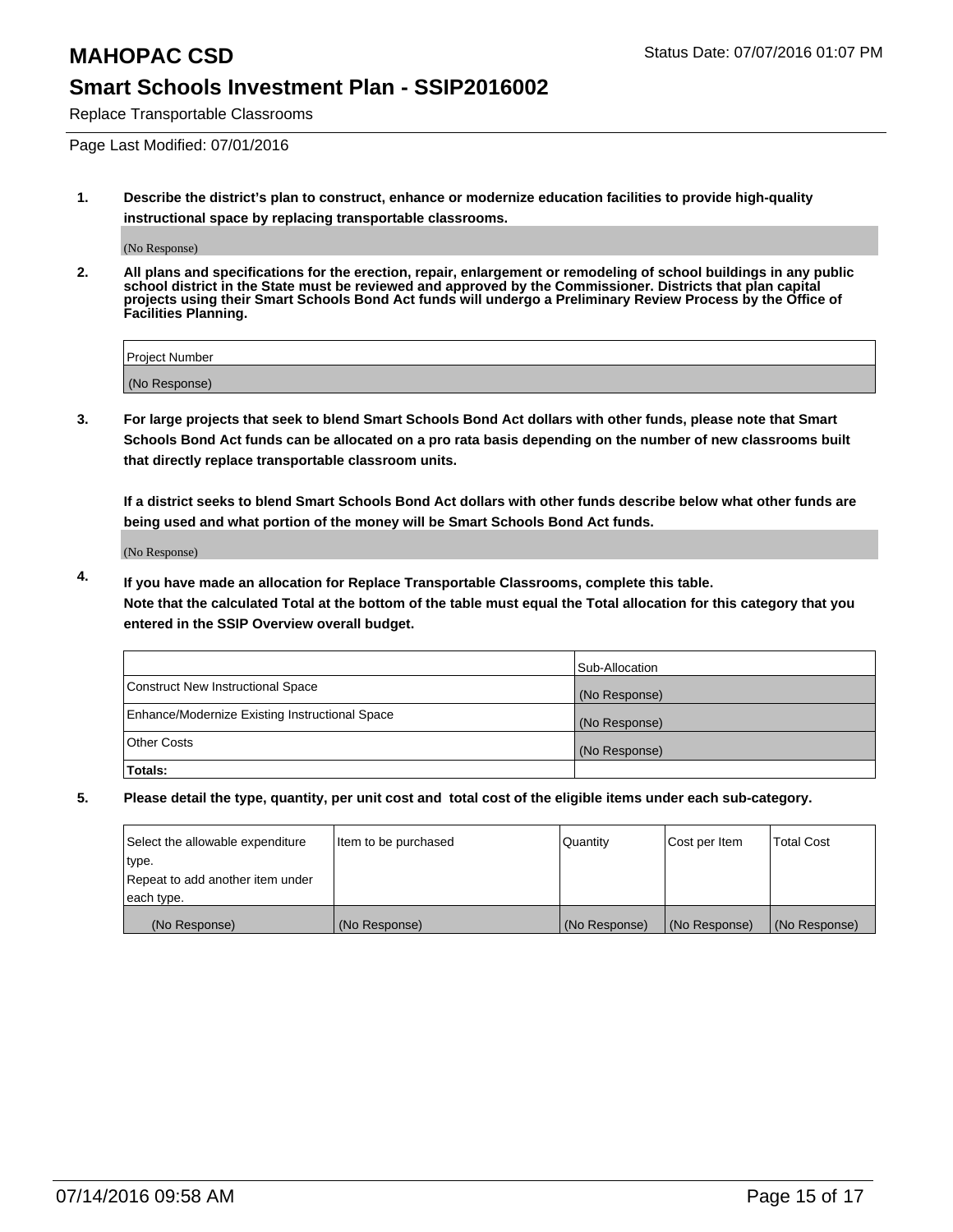High-Tech Security Features

Page Last Modified: 07/01/2016

**1. Describe how you intend to use Smart Schools Bond Act funds to install high-tech security features in school buildings and on school campuses.**

(No Response)

**2. All plans and specifications for the erection, repair, enlargement or remodeling of school buildings in any public school district in the State must be reviewed and approved by the Commissioner. Districts that plan capital projects using their Smart Schools Bond Act funds will undergo a Preliminary Review Process by the Office of Facilities Planning.** 

| Project Number |  |
|----------------|--|
| (No Response)  |  |

**3. Was your project deemed eligible for streamlined Review?**

| ш  | Yes |  |
|----|-----|--|
| LТ | Nο  |  |

**4. Include the name and license number of the architect or engineer of record.**

| Name          | License Number |
|---------------|----------------|
| (No Response) | (No Response)  |

**5. If you have made an allocation for High-Tech Security Features, complete this table.**

**Note that the calculated Total at the bottom of the table must equal the Total allocation for this category that you entered in the SSIP Overview overall budget.**

|                                                      | Sub-Allocation |
|------------------------------------------------------|----------------|
| Capital-Intensive Security Project (Standard Review) | (No Response)  |
| <b>Electronic Security System</b>                    | (No Response)  |
| <b>Entry Control System</b>                          | (No Response)  |
| Approved Door Hardening Project                      | (No Response)  |
| <b>Other Costs</b>                                   | (No Response)  |
| Totals:                                              |                |

| Select the allowable expenditure | litem to be purchased | Quantity      | Cost per Item | <b>Total Cost</b> |
|----------------------------------|-----------------------|---------------|---------------|-------------------|
| type.                            |                       |               |               |                   |
| Repeat to add another item under |                       |               |               |                   |
| each type.                       |                       |               |               |                   |
| (No Response)                    | (No Response)         | (No Response) | (No Response) | (No Response)     |